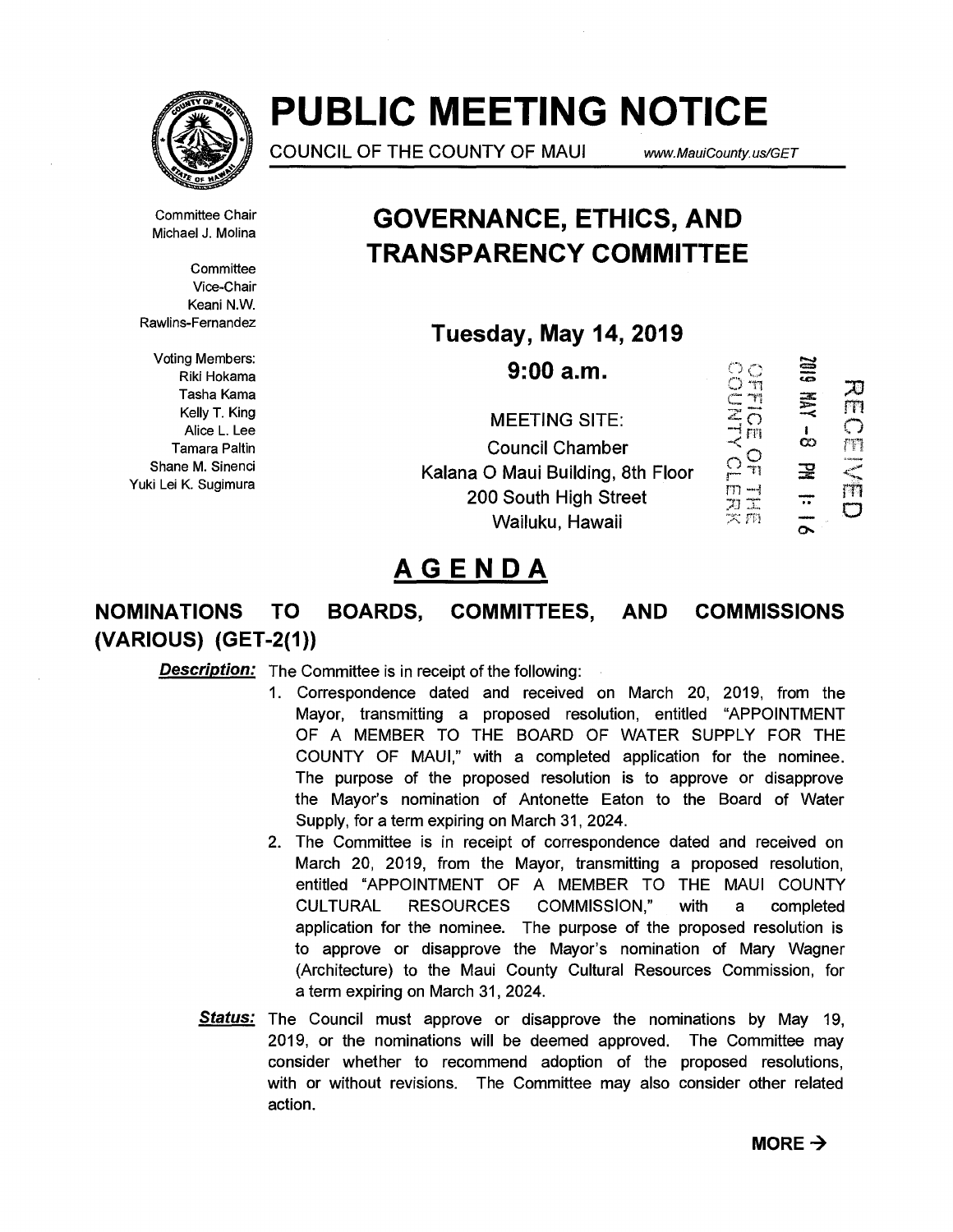#### Correspondence from Mayor 03-20-2019 Correspondence from Mayor 03-20-2019

## **NOMINATIONS TO BOARDS, COMMITTEES, AND COMMISSIONS (COMMISSION ON CHILDREN AND YOUTH) (GET-2(6))**

- **Description:**  The Committee is in receipt of correspondence dated and received on March 20, 2019, from the Mayor, transmitting a proposed resolution, entitled "RELATING TO THE APPOINTMENT OF ALEXANDRIA DOMINGO TO THE COMMISSION ON CHILDREN AND YOUTH," with a completed application for the nominee. The purpose of the proposed resolution is to approve or disapprove the Mayor's nomination of Alexandria Domingo to the Commission on Children and Youth, for a term expiring on March 31, 2021, to fill a vacancy due to the resignation of Justin Bibee.
	- **Status:**  The Council must approve or disapprove the nomination by May 19, 2019, or the nomination will be deemed approved. The Committee may consider whether to recommend adoption of the proposed resolution, with or without revisions. The Committee may also consider other related action.

Correspondence from Mayor 03-20-2019

### **NOMINATIONS TO BOARDS, COMMITTEES, AND COMMISSIONS (REAL PROPERTY TAX REVIEW BOARD) (GET-2(7))**

- **Description:** The Committee is in receipt of correspondence dated and received on March 20, 2019, from the Mayor, transmitting a proposed resolution, entitled "RELATING TO THE APPOINTMENT OF WILLIAM CAMBRA TO THE REAL PROPERTY TAX REVIEW BOARD FOR THE COUNTY OF MAUI," with a completed application for the nominee. The purpose of the proposed resolution is to approve or disapprove the Mayor's nomination of William Cambra to the Real Property Tax Review Board, for a term expiring on March 31, 2023, to fill a vacancy due to the resignation of Michael Gurat.
	- **Status:** The Council must approve or disapprove the nomination by May 19, 2019, or the nomination will be deemed approved. The Committee may consider whether to recommend adoption of the proposed resolution, with or without revisions. The Committee may also consider other related action.

Correspondence from Mayor 03-20-2019

### **NOMINATIONS TO BOARDS, COMMITTEES, AND COMMISSIONS (PUBLIC WORKS COMMISSION) (GET-2(8))**

**Description:** The Committee is in receipt of the following:

1.Correspondence dated and received on March 20, 2019, from the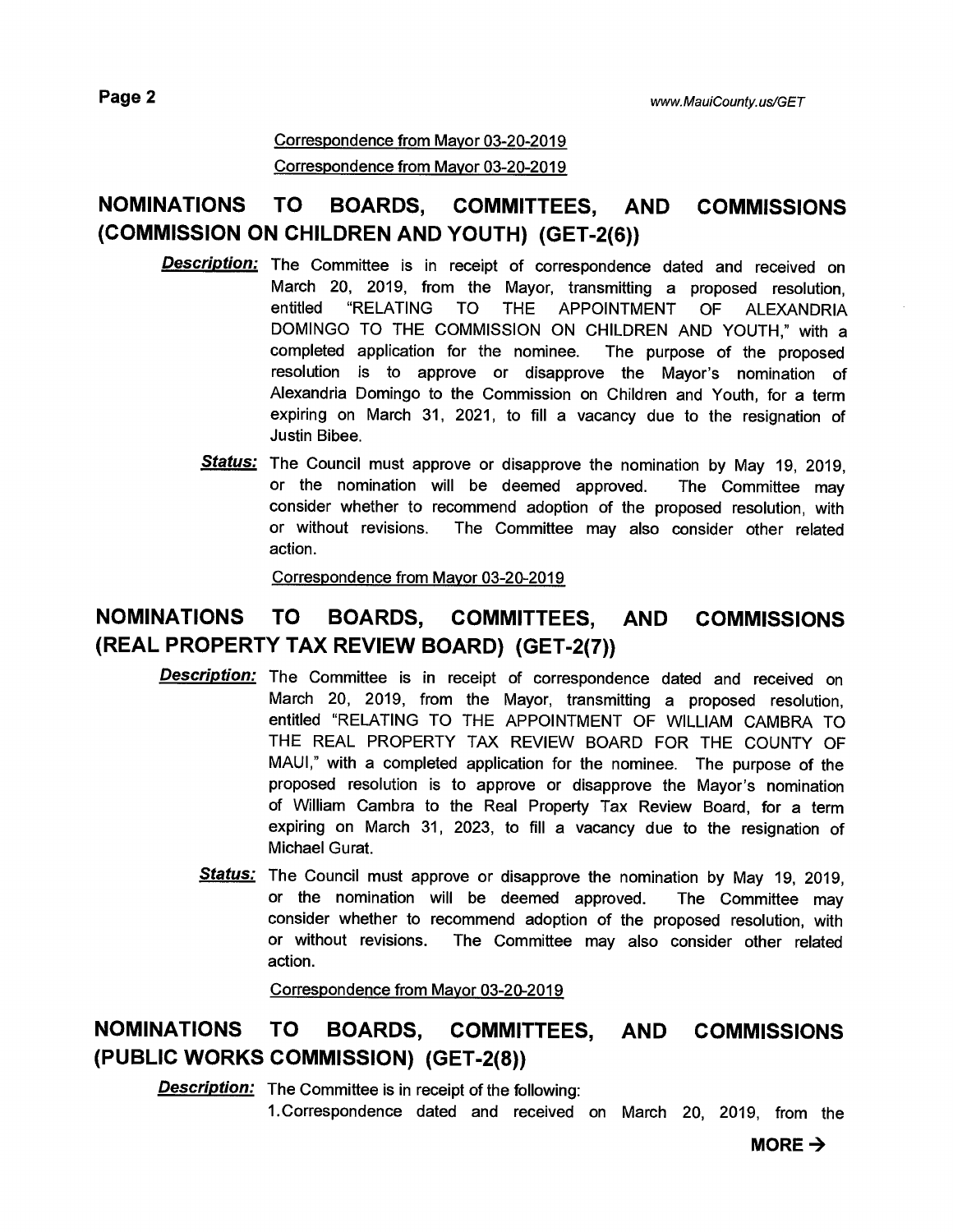Mayor, transmitting a proposed resolution, entitled "RELATING TO THE APPOINTMENT OF STACY OTOMO TO THE PUBLIC WORKS COMMISSION FOR THE COUNTY OF MAUI," with a completed application for the nominee. The purpose of the proposed resolution is to approve or disapprove the Mayor's nomination of Stacy Otomo as an Alternate (Engineer) to the Public Works Commission, for a term expiring on March 31, 2024.

- 2. Correspondence dated and received on April 5, 2019, from the Mayor, transmitting a proposed resolution, entitled "RELATING TO THE APPOINTMENT OF JOHN BLANCHARD TO THE PUBLIC WORKS COMMISSION FOR THE COUNTY OF MAUI," with a completed application for the nominee. The purpose of the proposed resolution is to approve or disapprove the Mayor's nomination of John Blanchard as an Alternate (Engineer) to the Public Works Commission, for a term expiring on March 31, 2024.
- **Status:** The Council must approve or disapprove the nomination of Stacy Omoto by May 19, 2019, or the nomination will be deemed approved. The Council must approve or disapprove the nomination of John Blanchard by June 4, 2019, or the nomination will be deemed approved. The Committee may consider whether to recommend adoption of the proposed resolutions, with or without revisions. The Committee may also consider other related action.

Correspondence from Mayor 03-20-2019 Correspondence from Mayor 04-05-2019

## **LITIGATION MATTERS (SETTLEMENT AUTHORIZATION: COUNTY OF MAUI V. KUALAPU'U RANCH 4, LLC, ET AL.; CIVIL 18-1-0321(3)) (GET-11(47))**

**Description:** The Committee is in receipt of the following:

- 1 Correspondence dated October 2, 2018, from the Department of the Corporation Counsel, requesting consideration of a proposed resolution to authorize settlement of County of Maui v. Kualapu'u Ranch 4, LLC, et al., Civil 18-1-0321(3). The complaint alleges declaratory and injunctive relief regarding State Well 0801-03, also known as the Kualapuu Mauka Well, a water tank, pumping station, water transmission lines, and other infrastructure related to municipal water distribution on a portion of tax map key (2) 5-2-012:029, Molokai, Hawaii.
- 2. Correspondence dated February 21, 2019, from the Department of the Corporation Counsel, requesting consideration of a revised proposed resolution, entitled "AUTHORIZING SETTLEMENT OF COUNTY OF MAUI VS. KUALAPU'U RANCH 4, LLC, ET AL., CIVIL NO. 18-1- 0321(3)," and transmitting a copy of the complaint and Defendant Kualapu'u Ranch 4, LLC's answer and counterclaim against the County. The purpose of the revised proposed resolution is to authorize